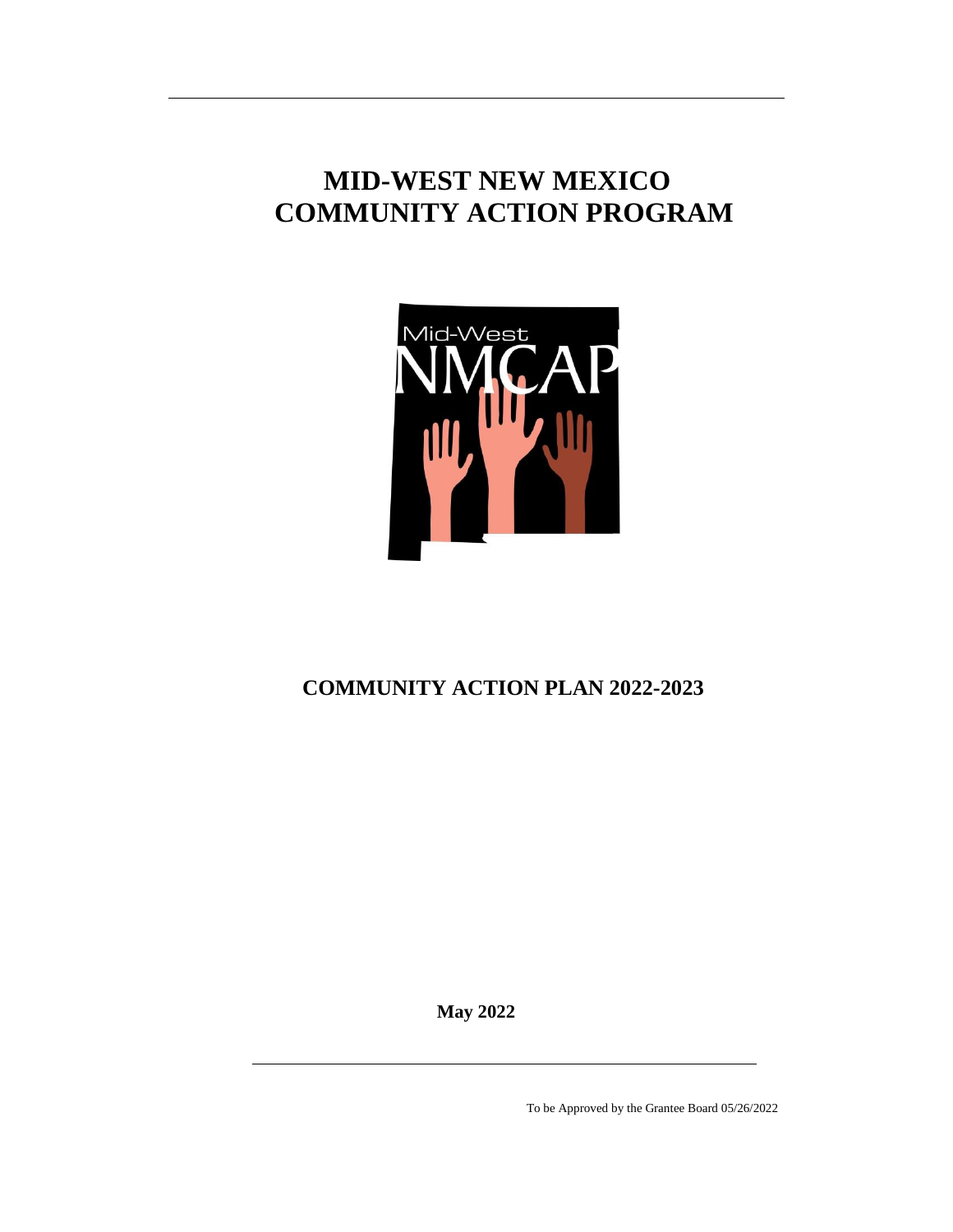#### **Community Needs and Community Action Plan 2022-2023**

Mid-West New Mexico Community Action Program (MWNMCAP) is committed to providing services to help empower and improve the lives of low-income individuals and families residing within Valencia, Socorro, McKinley, Cibola and Catron Counties. To this end, we have prepared an update to the 2022-2023 Community Action Plan. This plan outlines the issues effecting poverty within the service delivery areas and identifies proposed strategies and services to address the identified needs. In developing this plan, special consideration was given to feedback provided by low-income individuals and representatives of low-income individuals participating in CSBG activities. The needs identified reflect the feedback received through our Community Assessment Surveys, Customer Satisfaction Surveys, Public Comments and information obtain during client intake and assessment. Also considered was the feedback received from individuals and families still attempting to recover from the effects of the Coronavirus 2019 (COVID-19) pandemic. The Agency utilizes a systematic approach for collecting, analyzing and reporting client satisfaction data to the Board.

The Board of Directors and Head Start Policy Council continue to rely on the Chief Executive Officer, Head Start Director, Chief Financial Officer, Deputy Chief Financial Officer and other staff for overseeing community assessment activities. As in past years, the Planning Committee of the Grantee Board and Policy Council continued to be actively involved in reviewing and approving the agency wide community assessment.

Mid-West New Mexico Community Action Program continues to use a variety of mediums to identify community needs. A comprehensive annual assessment was conducted by the Agency for both CSBG and Head Start activities. Information is shared between each of the agency's departments. Agency staff, Policy Council members, and Grantee Board members conducted the assessment. Numerous staff meetings were conducted to discuss the outcome of the assessment and to determine an appropriate plan of action needed to prioritize and address the identified needs. Additionally, information on needs was obtained from individuals who applied for CSBG services. Finally, the agency utilized information gathered from key sectors of the community. These sectors included community based, faith-based groups, private sector, public sector and educational institutions. MWNMCAP has developed the infrastructure required to help identify and address client needs. We will continue to utilize our Community Service Block Grant (CSBG) Offices, Head Start Centers, and administration office, as well as, community partners to address the needs identifies with the available resources.

We will continue to update our needs assessment of the service delivery area on an annual basis. We will also continue to identify and leverage resources required in addressing the needs. We will work closely with other human services agencies and community members in strengthening existing partnerships and developing new partnerships. We will also continue to address the issues of unemployment and under employment, inadequate education, transportation, inefficient or ineffective use of income, inadequate housing, address emergency needs within our funding capabilities and utilize other resources and services and collaborate and/or coordinate our efforts and program with them to serve the population in need. Mid-West New Mexico Community Action Program will continue to seek alternate funding sources to supplement existing resources. Mid-West New Mexico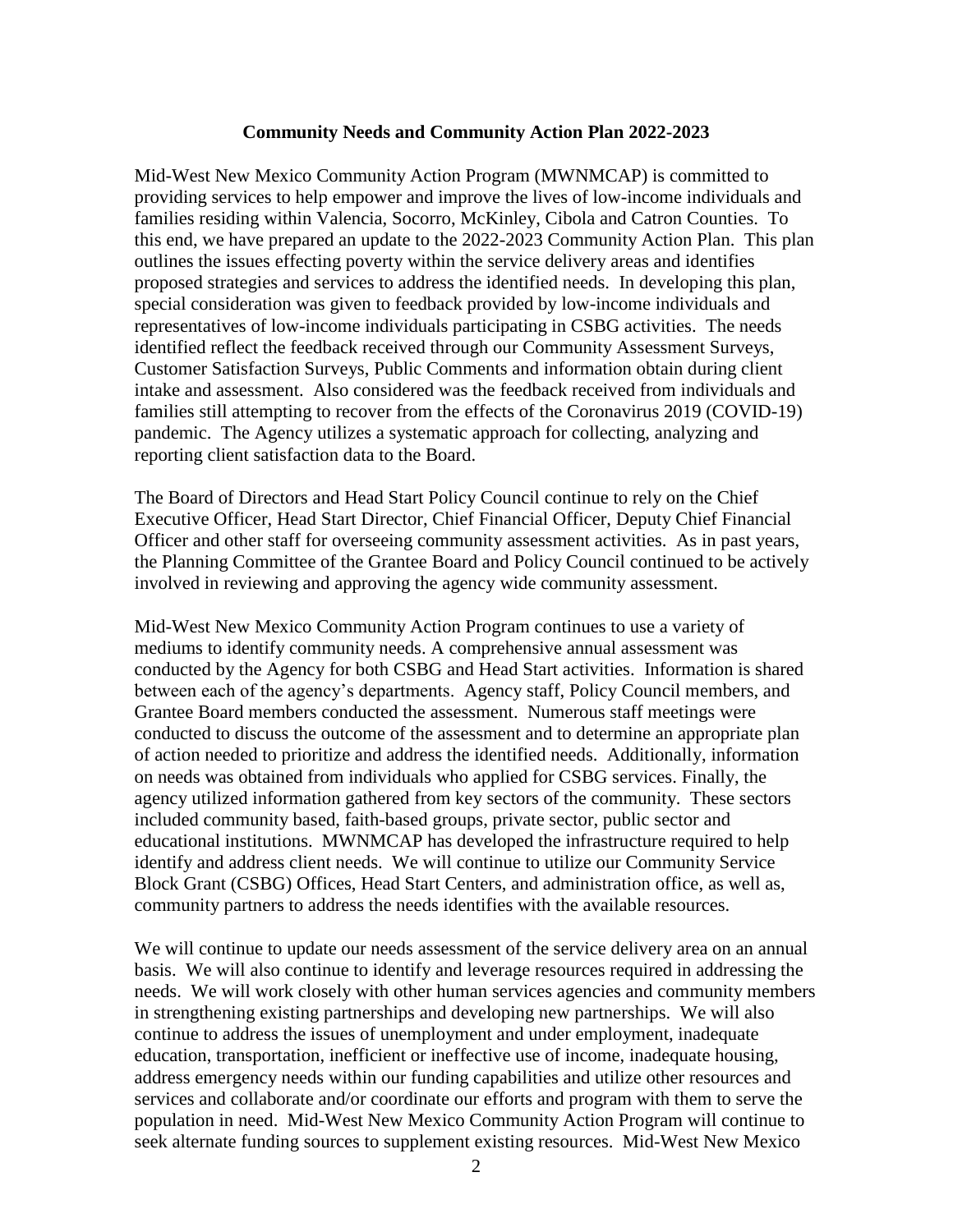Community Action Program will continue to communicate its activities and results to the community through the Agency's Annual Report and through information posted on the Agency's website.

In accordance with the Community Services Block Grant (CSBG) funding requirements and other related State or Federal funding requirements, we submit the 2022- 2023 Community Action Plan.

#### **Historical Perspective**

The Mid-West New Mexico Community Action Program is a Grantee Agency celebrating its 55th year of successfully operating quality Head Start programs, Early Head Start Programs and Community Services Block Grant Programs in the five counties of Socorro, Valencia, Cibola, and McKinley, and Catron. In 2019, Mid-West New Mexico CAP began delivering an Early Head Start Program in Socorro, McKinley, Cibola and Valencia Counties. As anticipate this program will continue to grow as we expand our facilities to increase capacity to accommodate the need for his service.

The counties are located in the mid-western part of the state of New Mexico and cover an area of approximately 24,643 square miles or approximately 1/5 of the state. The Mid-West New Mexico CAP Agency service areas are rural in nature and there are diverse needs in each respective county. Resources have been available in most areas, but are limited, in small isolated communities. For example, Valencia County is closest in proximity to a metropolitan area and barring transportation issues offers resources that are more available.

The Mid-West NM CAP operates a Head Start program, with nine (9) centers throughout four (4) counties and operates the Community Services Block Grant program with four area offices. During 2019, Mid-West NM CAP began operating an Early Head Start Program for children ages 6 months to 2 years old. Early Head Start classrooms are located in Valencia, Socorro, Cibola and McKinley Counties.

The agency's governing body; the Grantee Board of Director's has nine (9) current members, consisting of representation from the five counties MWNMCAP serves. The Board includes representation from the Private and Public sectors as well as representation for low-income individuals. The Grantee Board's highest priorities are to review and revise, as needed the organizational structure, its leadership abilities, the policies and procedures that affect the organization to its highest level.

The Mid-West NM CAP grantee has established a Policy Council, a formal structure of shared governance through which parents can participate with authority in policy making and other decisions about the program as defined in the By-Laws that ensure clarity and consistency in function and purpose. The Policy Council representation consists of fifteen (15) members, the majority being more than 51% from parents of currently enrolled children from four counties. (Approximately 95% of Head Start families meet CSBG eligibility guidelines. Policy Council members advocate for low income individuals).

Mid -West NM CAP Grantee Board of Directors, Policy Council, staff, parents, community partners are committed to sharing a vision, action plan for enhancing Head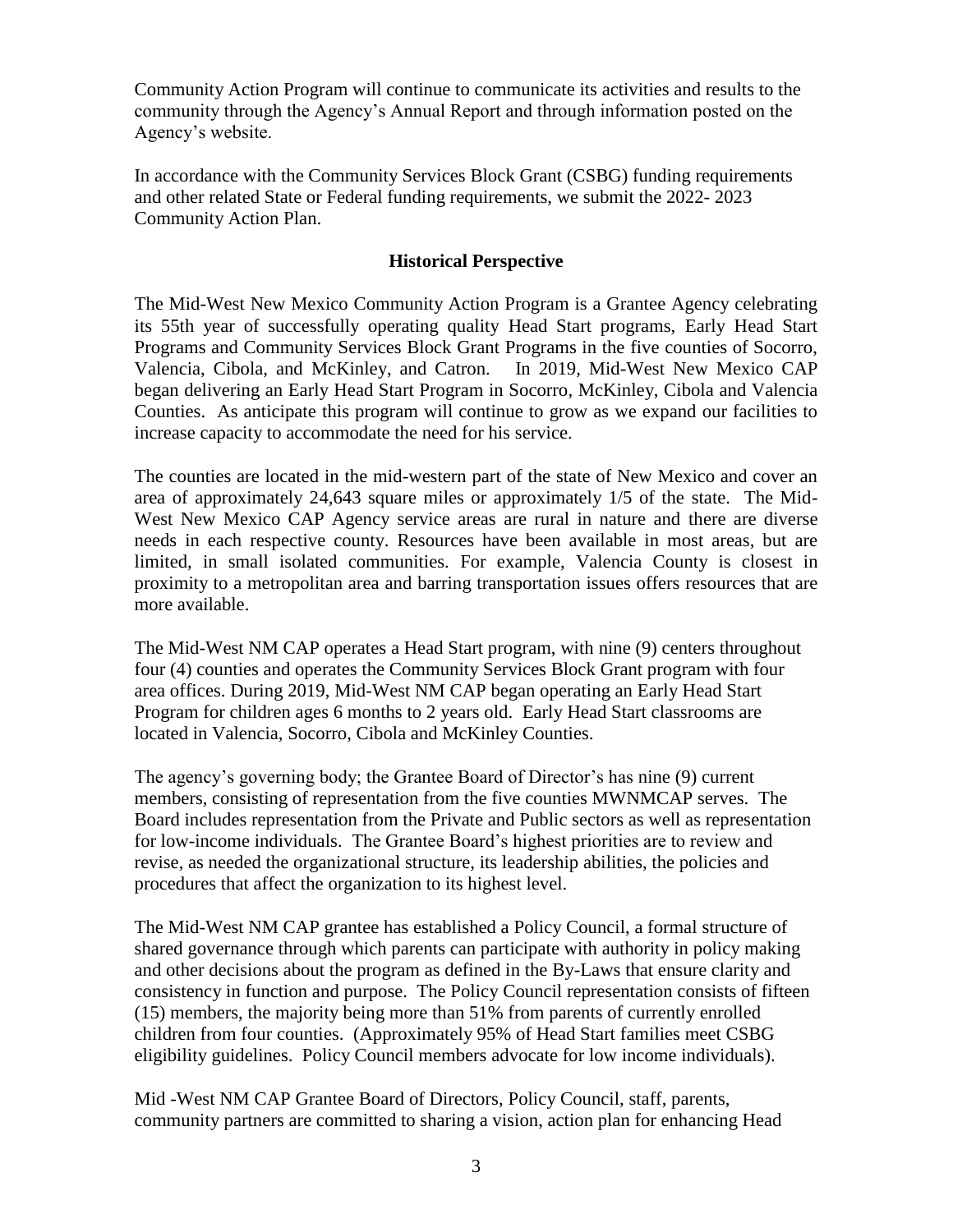Start program quality and child outcomes and ensuring accountability and developing, enhancing and streamlining the Community Service Block Grant program.

Our goal is to bring a greater degree of quality social and educational competence for preschool children from low-income families, in all of our service areas and assist low-income persons to become more self-sufficient and improve the conditions in which the lives of low-income persons are improved. The Head Start and Early Head Start programs promote children's development through services that support early learning, health, and family well-being. The Head Start program is based on the premise that all children and their families share certain needs, and can benefit from a comprehensive early childhood education developmental program, in the areas of child health and developmental services, education and early childhood development, child health and safety, child nutrition, child mental health, family and community partnerships. CSBG services are made available to Head Start families to help address their needs and compliment the Head Start services.

MWNMCAP began providing Head Start services in 1967. The program was formally issued a Certificate of Incorporation in 1968. Head Start is nationally known and recognized for its high quality, comprehensive programming, particularly for children and families living below the federal poverty level or with other risk factors. Today, all MWNMCAP programs are laid over the Head Start model and funding. No programs today would survive without this federal funding.

In 1998, Head Start reauthorization shifted the focus of Head Start from social competence to school readiness. School districts became major partners for MWNMCAP. Classroom space is also located in schools, benefiting children and families by establishing a relationship with formal educational institutions.

Currently, MWNMCAP is a dynamic organization with 127 staff, numerous community partners and 716 parent and community volunteers serving 500 children and families in Head Start and serving over 2,176 individuals in the Community Services Block Grant Program. The recent past has been challenging. The future promises more change and challenge. MWNMCAP and the Head Start programs it administers are at a pivotal point and face unprecedented threats and opportunities. At the same time, MWNMCAP serves a vital function in the community, with proven results. MWNMCAP has set forth this plan to secure its long-term future as a provider of comprehensive, high quality, early childhood education and family development programs along with the Community Services it provides to low income residents.

#### **MWNMCAP's Mission**

To Provide human services and activities which have a major impact on causes of poverty in the community or those areas of the community where poverty is an acute problem; and also, to assist low-income participants including the elderly, poor, children and families.

#### **MWNMCAP Core Values**

MWNMCAP **REACHES** to strengthen families and community by valuing: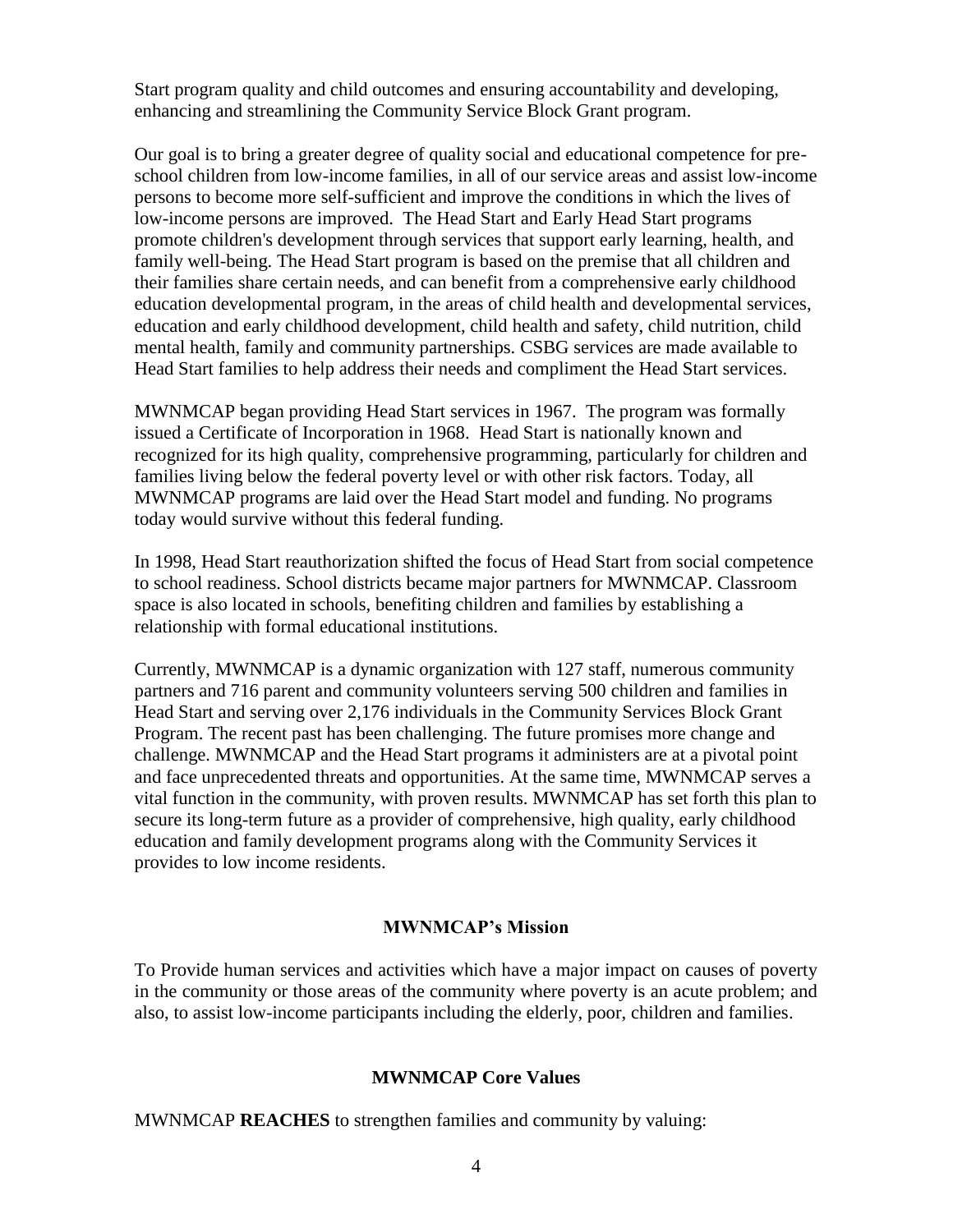**R**espect for and inclusion of all children and families, embracing differences in language, culture, ability, and economic status.

**E**very child's right to have a safe, nurturing childhood and to reach her/his full potential as a productive citizen.

**A**ccess to education, health, and safety resources for all children and families.

**C**omprehensive, collaborative partnerships among all stakeholders: children, families, and the community.

**Highly qualified, diverse staff empowered by ongoing support and professional** development.

**E**mpower low-income persons to become more self-sufficient.

**S**tabilize low-income families and assisting them in achieving their potential by strengthening their support systems.

# **Critical Issues**

Several critical issues face MWNMCAP. Federal and political changes at many levels will have an effect in the future. We may need to adjust our strategies as the U.S. Congress considers Head Start and Community Services Block Grant resource levels.

To successfully address critical issues, MWNMCAP must effectively communicate with organizational stakeholders, internally and externally, informally and formally. Ultimately, MWNMCAP's success depends on conveying who we are and how our programs benefit both those served and the community as a whole.

# **Identification of Major Poverty-Related Problems**

.

There are numerous factors, which have contributed to poverty in the service delivery area. New Mexico along with the rest of the nation has experienced significant economic downturns. Rural communities are not immune from this economic downturn. This has served to intensify the issues that affect poverty.

The loss of jobs and reduction of work hours resulting from the recent COVID-19 pandemic, has had a devastating effect on individuals and families. Based on phone calls received by our admiration and local offices, there continues to be a high demand for rent and utility assistance. Many families are still several months behind on rent/mortgage and utility payments and are struggling to recover.

Another ongoing factor that continues to keep people on the poverty list is that a single parent is head of household. Based on our 2020 – 2021 CSBG Annual Report data approximately 26% of the families with children served were comprised of single parents. Many of these parents do not receive financial support for their children, and thereby have to rely on public assistance. Programs such as TANF (Temporary Assistance for Needy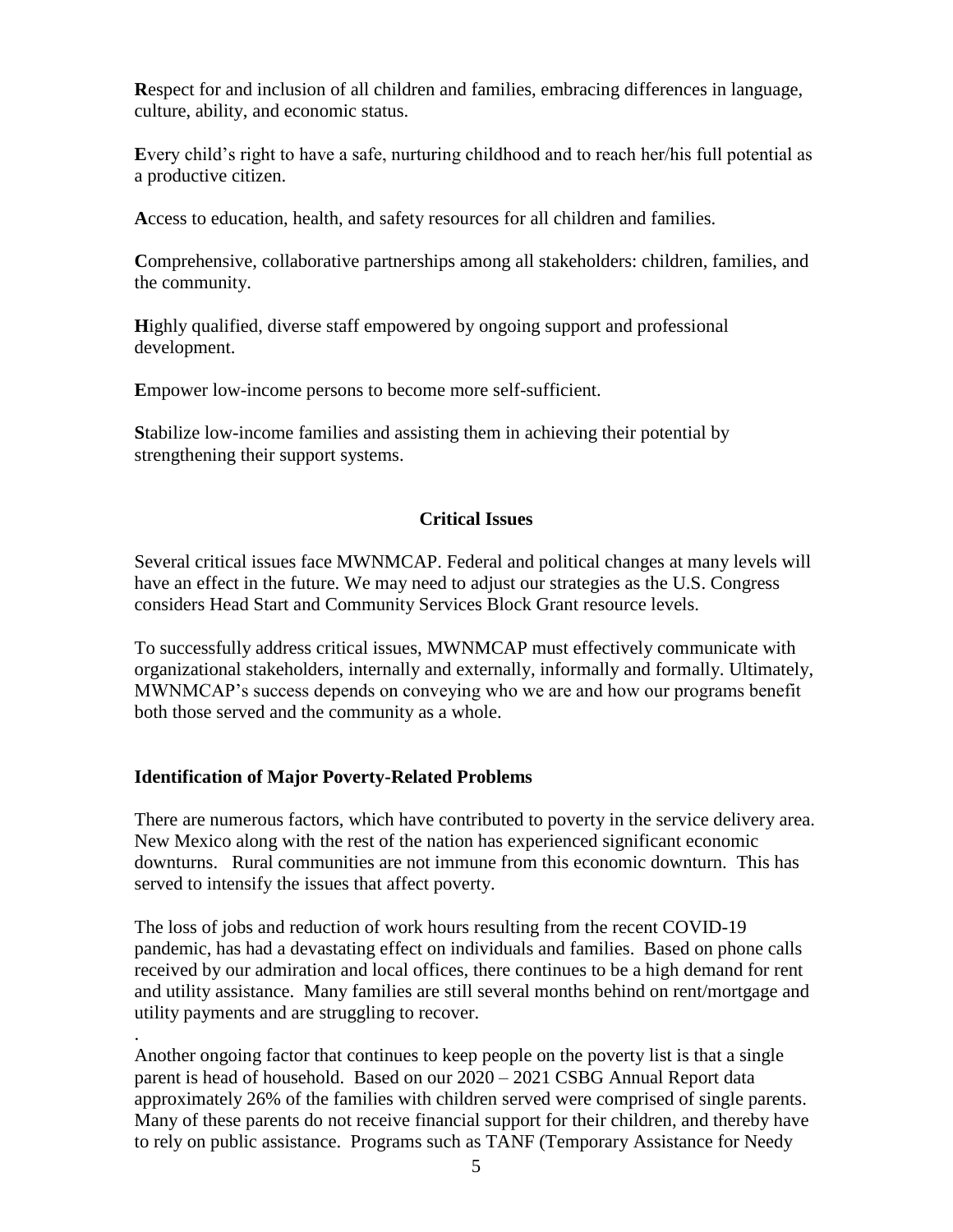Families) and SNAP (Supplemental Nutrition Assistance Program) have stringent requirements that families must meet. In many instances, families have to find some type of employment to help provide for their families. Available jobs are usually entry level and are low paying.

The lack of education and/or training is another factor that contributes to poverty. Approximately, 55% of individuals served during 2020 – 2021 who were 25 years of age or older did not have a high school diploma or GED. Those clients who completed their GED lacked viable skills or training needed to obtain a job that provided a living wage. (A living wage is the minimum hourly income necessary for a worker to meet basic needs. It affords the earner and her or his family the most basic costs of living without need for government support or poverty programs). The lack of jobs and employment opportunities was one again cited as being among the greatest concerns and pressing problems being faced by families residing within our service delivery area. Over 45% of the families surveyed stated that being able to pay necessary bills was their number one concern.

Other areas of need identified were the need for assistance with food, in managing finances, help with home and car repair, childcare and adult education. Many do not have adequate transportation to allow them to get to a job and they lack the recourses to repair their automobile. The fluctuating fuel costs and the large geographical area of the state that families are required to travel further complicate the transportation issue. Reductions in fuel prices rarely remain for extended periods. Public transportation in rural areas is limited or non-existent.

The lack of available and affordable childcare is a significant barrier in preventing lowincome families from obtaining full time employment. A shortage of high-quality infant and toddler childcare for working families poses both a health and safety risk to babies whose parents work outside the home, as well as a missed opportunity to connect parents of young children to critical health services. Even if families are able to find appropriate childcare programs, the cost may present a challenge to families who do not quality for subsidized care, but cannot afford the cost of licensed care. In August of 2019, Mid-West NM CAP implemented an Early Head Start Program in Valencia, Socorro, Cibola and McKinley Counties.

A major concern of many parents, especially single parents, is that of housing. Many have to rent or access low-income housing, if available, or live with parents or other relatives. If a particular job is obtained, many cannot afford to pay the high rate of rent since they are only earning a minimum wage. This may be attributed to lack of skills, education, and the absence of quality jobs. We noted that more families are sharing living expenses. Several families are living in one household and functioning as a larger unit.

#### **Identification of Current Levels of Anti-Poverty Efforts**

MWNMCAP will continue to communicate and collaborate with local human services agencies and organizations in the five (5) County areas to facilitate the coordination of services to needy families. MWNMCAP has established formal partnerships with federal, state and local public and private organizations in an effort to foster this coordination. We will continue to work closely with the New Mexico Department of Human Services, Income Support Division. ISD assists eligible low-income individuals and families through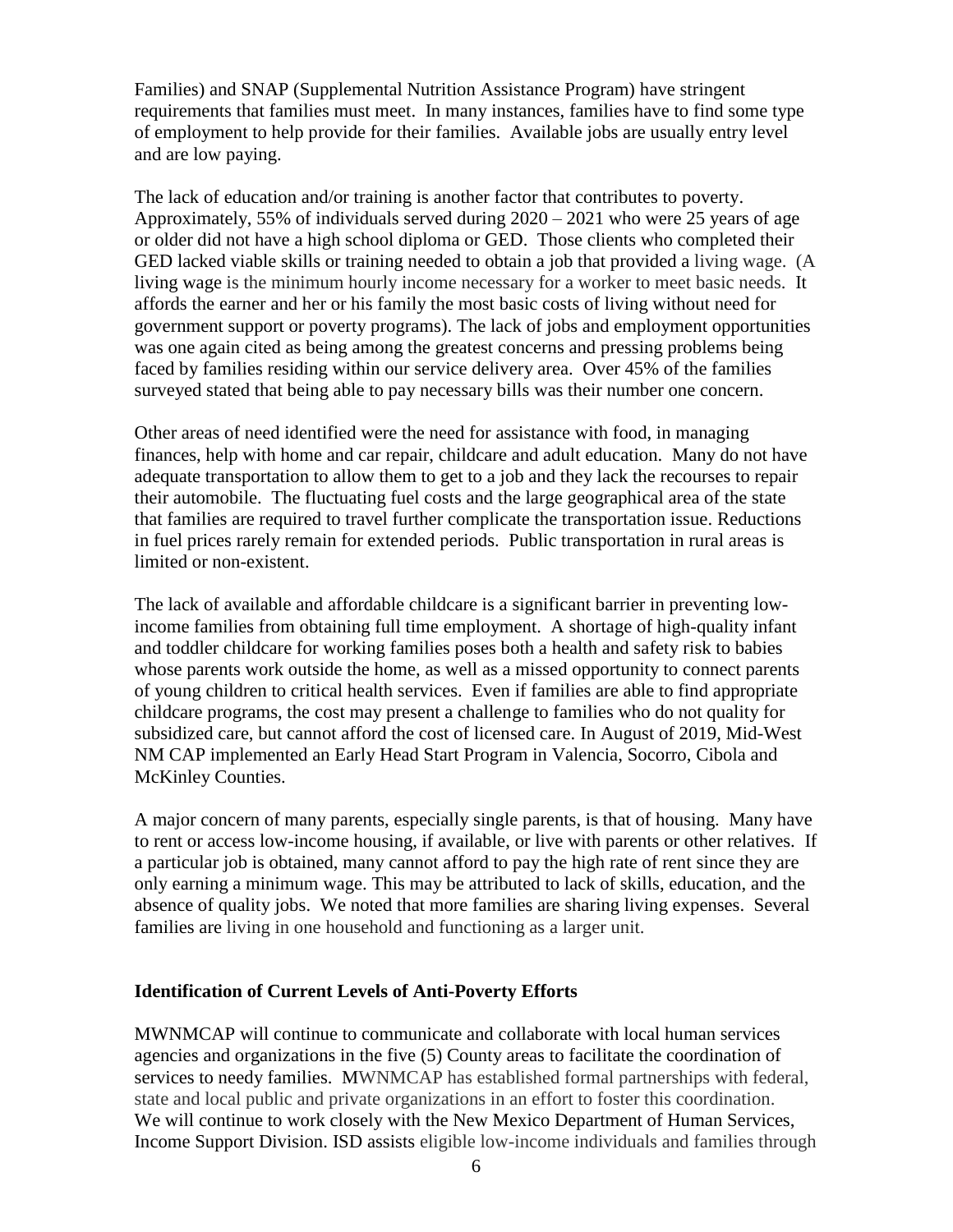statewide programs of financial assistance, food assistance, employment assistance and training services. The specific programs administered by ISD to affect poverty include the Supplemental Nutrition Assistance Program (SNAP), Temporary Assistance for Needy Families (TANF), General Assistance, and Low-Income Home Energy Assistance Program.

Additionally, MWNMCAP will continue to work with the New Mexico Department of Workforce Solutions to help address the employment and training needs of eligible individuals. Special employment and training needs will be addressed through the local Workforce Investment Boards and their respective contractors.

MWNMCAP will also continue to address the need for food by continuing to partner with the Road Runner Food Bank, The Community Pantry, Child and Adult Care Food Program, Smith's, Wal-Mart, Albertson's, John Brooks, and Shamrock Foods. These partners either donated food, (via the food rescue program), or provided our organization the opportunity to procure food and tangible items at discounted rates therefore allowing us to purchase in bulk amounts. We will continue to maintain our relationship with other food pantries in the area and make referrals as appropriate.

MWNMCAP will provide a copy of the resources inventory to all individuals applying for assistance. The resource inventory will identify other resources in the community that may be available to meet the needs identified by applicants in those instances where MWNMCAP is unable to provide direct assistance. Individuals and/or families with identified needs will be referred to the appropriate agencies.

While the Mid-West NM CAP does not have dedicated case managers on staff, efforts will be made to introduce case management whenever possible. Staff will function in fashion similar to case managers through maintenance of case files and efforts to link the needs of low-income persons and families with available services and resources. Our agency will continue to rely on our respective staff in offices and/or Centers, along with volunteers, board members and parents of Head Start Children to help ensure delivery of services and assistance to low-income individuals and families in our services areas.

# **Selection of the Problems to be addressed in the CSBG Outcome Plan Form (ROMA) and National Performance Indicators**

Based on a review of data gathered from clients, staff and community partners, through our Community Survey, we identified the issues which individuals and families are most concerned about. These are presented in order of concern.

# **COMMUNITY ISSUES**

- Drug and Alcohol Abuse
- Crime
- Affordable Housing
- Road and Street Repair
- Utilities
- Not Enough Jobs
- Child Abuse and Neglect
- Education for my children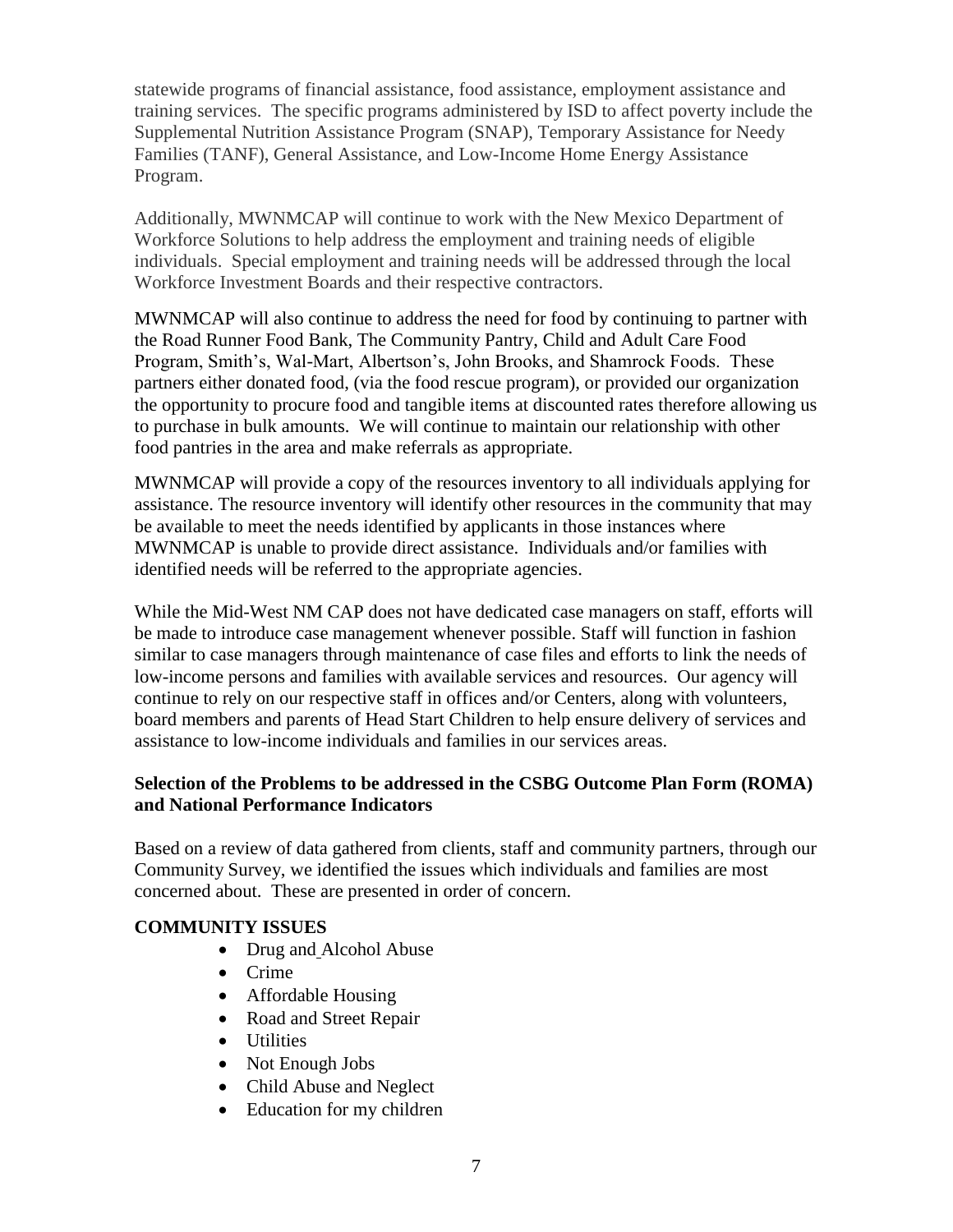#### **MOST PRESSING PROBLEMS FOR FAMILIES**

- Paying Necessary Bills
- Food
- Help for Home or Care Repair
- Housing
- Employment
- Health Care
- Managing Finances

Mid-West NM CAP will leverage every financial resource available to address those problems that are most pressing to families. This will include but will not be limited to CSBG funds, Emergency Food and Shelter funds, and Restricted funds, (resulting from donations).

Mid-West NM CAP will seek to address Community Issues identified in the needs survey. Some we can address directly and others we will collaborate and/or coordinate our efforts with respective County/City entities and other State agencies and local organizations and community partners.

A full copy of the 2021-2022 Community Assessment Survey is included with our Community Action Plan.

# **The Determination of Measurable Goals:**

Th**e** specific measures and expected outcomes supported with direct CSBG funding will be reflected in the Agency's Scope of Work. The Scope of Work will reflect the client's needs as identified in the Community Survey. The Goals and expected outcomes will be consistent with the new Community National Performance Indicators.

The ROMA Next Generation system will be used to measure, analyze and communicate performance. The Agency will move towards developing a culture of continuous learning rather than just a culture of compliance and reporting. The ultimate goal of our Agency is to generate robust results for individuals with low-incomes and to have a positive impact on the communities served.

# **The Selection of Strategies, Programs, and Activities**

As a result of the assessment and information obtained through surveys and interaction with clients, we will continue to assist families by helping them to address their basic needs (food, shelter, and utilities). We will also address the transportation issue by assisting with car repairs. To this end, Mid-West New Mexico Community Action Program's strategy is to first make sure that the basic needs of families are met by assuring that they have food to eat and are in a safe warm home. Food pantry activities and services will be maintained to help meet the needs of the community. Special consideration will be given to the needs of the elderly and disabled and those severely impacted by the COVID-19 pandemic. To this end, we have established specific food distribution dates for these clients. We have continued to implement changes to the food distribution process to insure timely and efficient food distribution through our food panties. We will continue to collaborate with local senior centers and local governments to promote our food programs.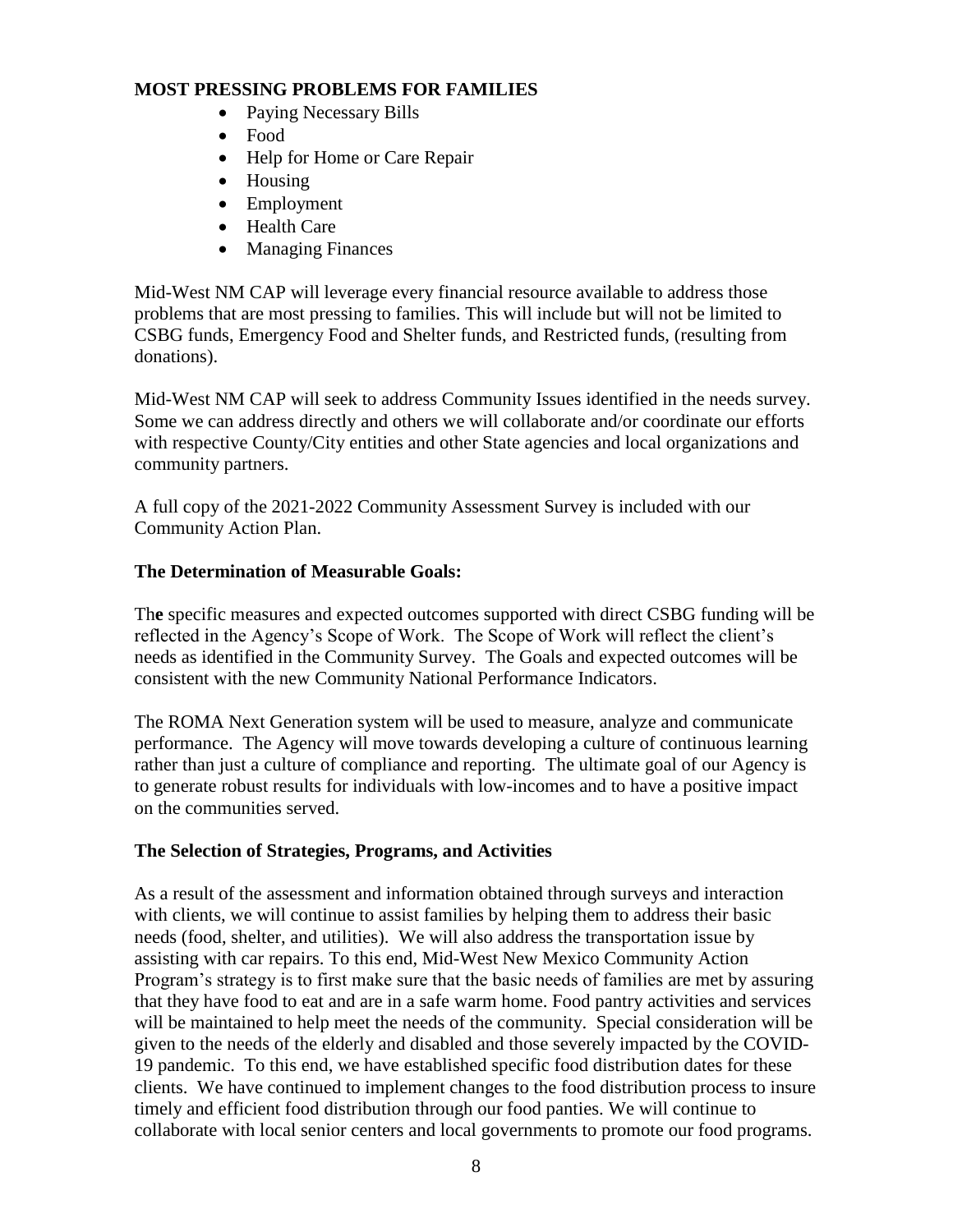Partnerships and linkages will also be maintained in each respective community to help identify safe and affordable housing. CSBG funds will be earmarked to assist families with utility assistance and/or rent and mortgage payments as applicable. We will leverage CSBG financial resources by applying for Emergency Food and Shelter Funds and through non-financial agreements with the Human Services Department's Low-Income Home Energy Assistance Program (LIHEAP), Public Services Company's Good Neighbor Fund and Gas Company of New Mexico HEAT Program, as well as through the Cooperative Health Assistance Services **(**CHAS**)** program sponsored through the NM Area Agency on Aging. We will continue to work closely with our community partners to conduct on-going education of our clients in the area of income management and health and nutrition, as well as related areas promoting self-sufficiency.

#### **Strategic Goals & Objectives**

To address the critical issues facing the organization and to move toward actualization of the MWNMCAP vision, MWNMCAP will pursue goals and objectives in five major areas.

#### **Community Partnerships**

GOAL: To become the community services "partner of choice" and build mutually beneficial, mission compatible partnerships that address rising needs, fill service gaps, and strengthen the quality and diversity of early childhood services.

Objectives:

• Work with other childhood service and human services leadership groups on community planning, needs assessments, coordination of early childhood service systems, and other efforts.

• Expand and analyze needs assessments to determine community needs and gaps in comprehensive early childhood services.

• Expand current and potential partnerships to address these identified gaps.

• Establish mission-driven criteria to define, promote, and assess current and potential partnerships that assure MWNMCAP's and partners' greatest contribution to the community.

• Aggressively pursue partnerships across demographic and geographic areas to improve visibility and delivery of comprehensive services to diverse communities.

• Establish "Friends of MWNMCAP," an advisory council/think tank of diverse community leaders who provide guidance, advocacy, visibility and support of all goals on an as-needed basis.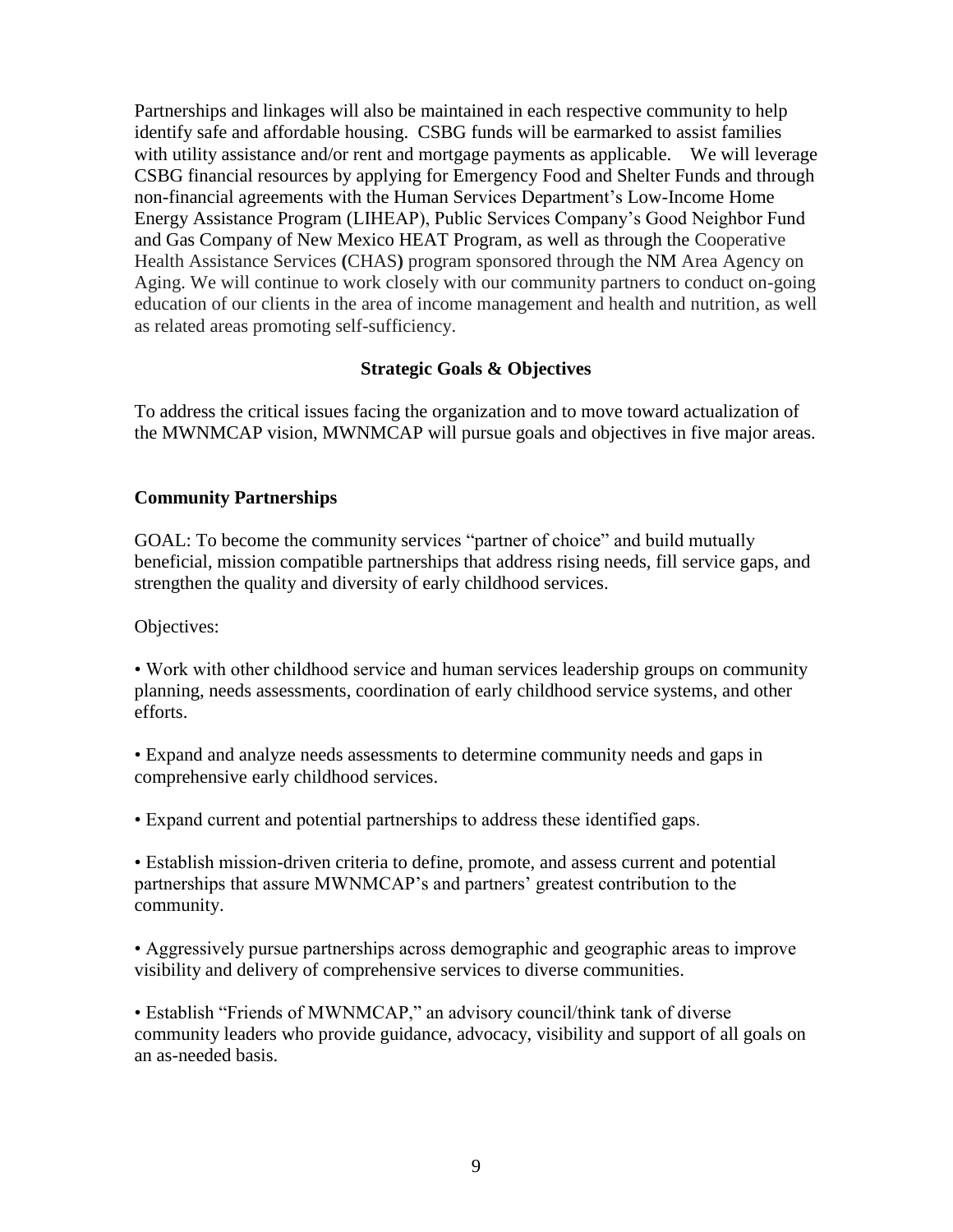#### **Comprehensive and Inclusive Services**

GOAL: To ensure that comprehensive services, programs, and options are implemented to meet the needs of diverse families and communities allowing low-income persons to become more self-sufficient and include the reduction of poverty, revitalization of lowincome communities.

Objectives:

• Advocate for the pervasive use of comprehensive services.

• Expand (CSBG type) programs to meet the needs of unserved families and children in a wider socio-economic range. Priority will be given to ensure that basic needs are met.

• Ensure that culturally appropriate services are available to encourage enrollment and positive outcomes among underrepresented communities.

• Use and expand partnerships that increase cultural competence to enhance all aspects of comprehensive services to diverse populations.

• Increase availability and delivery of comprehensive services in all options.

# **Staff and Organizational Culture**

GOAL: Strengthen organizational systems and practices to support an inclusive culture and high performing, mission-driven staff.

Objectives:

• Infuse mission, vision, and core values throughout the organization through education and discussion.

• Improve MWNMCAP's cultural competence to better serve children and families.

• Assess specific communication problems and develop/test new systems for interdepartmental, staff, and family communication.

• Design and implement a competitive compensation and benefits system to promote excellence, skill development, and accountability.

• Maintain a strong, easily understood, and readily implemented performance management system that builds accountability at all levels.

• Continue to effectively support, provide, and promote excellent staff development and learning opportunities to assure qualifications and credentials.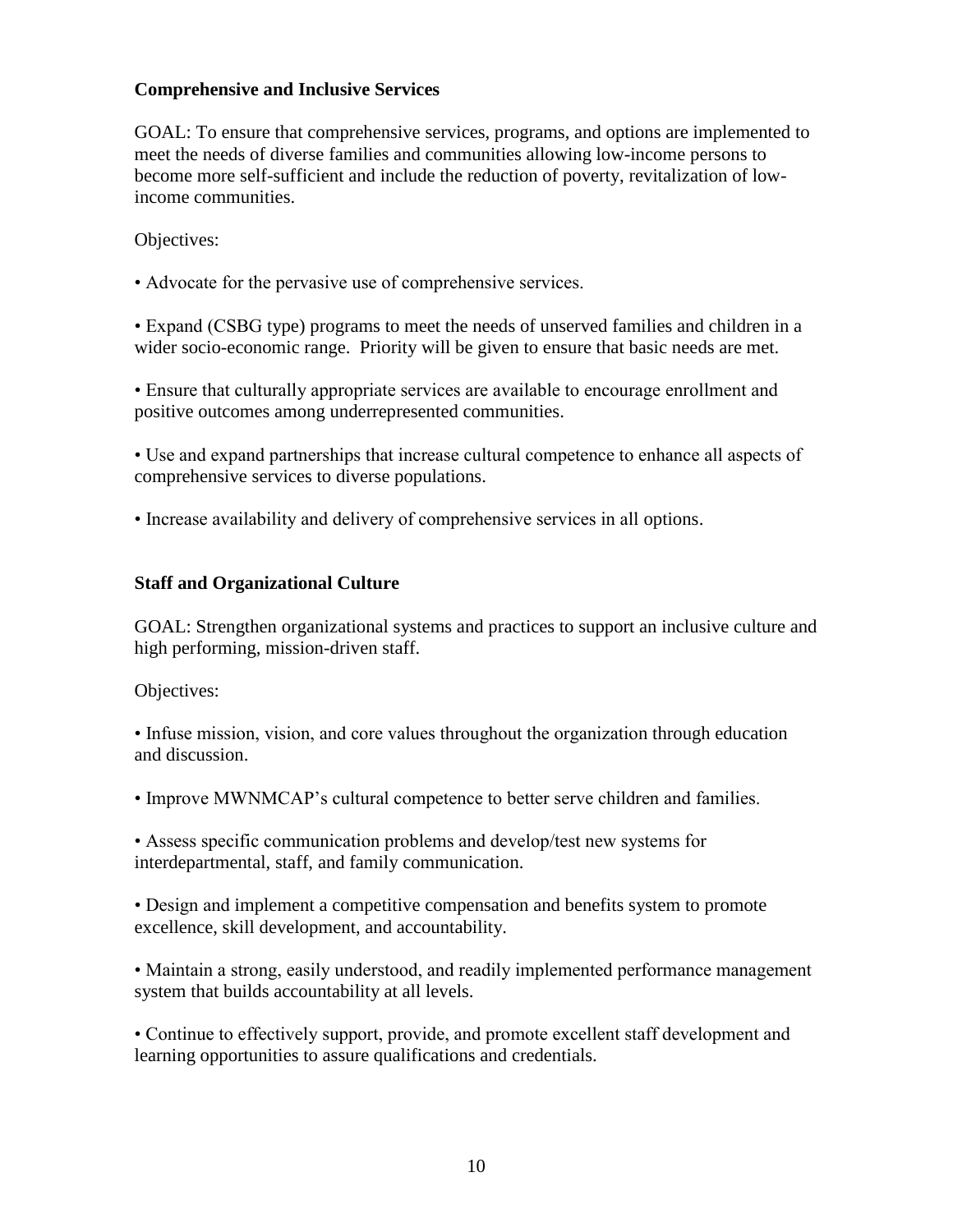#### **Communication/Community Relations**

GOAL: To increase visibility of and communication about MWNMCAP's services, benefits, and outcomes among stakeholders.

Objectives:

• Develop and implement a comprehensive communication plan with key messages to increase understanding of the breadth, depth, and value of MWNMCAP services.

• Invest in technology and staffing necessary for communication efficiency and success.

• Develop and maintain current and emerging relationships with federal and state agencies to support current programs and to anticipate and respond to changes in the external environment.

# **Financial Growth**

GOAL: To establish revenue-generating options that enhance current fundraising strategies, diversify MWNMCAP's funding base, and support MWNMCAP programs.

Objectives:

• Establish and support a MWNMCAP fund raising arm.

• Enlist broad support and involvement in MWNMCAP fundraising and revenue generation.

• Use current MWNMCAP resources and expertise in developing revenue generation ideas.

• Identify, evaluate, and implement new revenue-generating activities and programs.

• Prioritize partnerships that contribute to financial goals and offer funding opportunities to address service gaps.

# **Identification of Resources**

The agency annually updates information of services and programs available to clients in our respective counties and makes them aware of resources and/or make referrals to social service agencies. We will continue to work with local political jurisdictions, legislators, County and City Officials in trying to obtain funding for programs, whether directly or indirectly to better provide services and programs to our low-income residents. Historically, the Agency has applied for numerous grants and programs that promote capacity building, Head Start expansion, Head Start summer programming, youth mentoring and staff development. Other grant requests and proposals are submitted to private entities to further expand services in the way of utility assistance and food programs. These funding initiatives have become very competitive and have decreased drastically over the last few years.